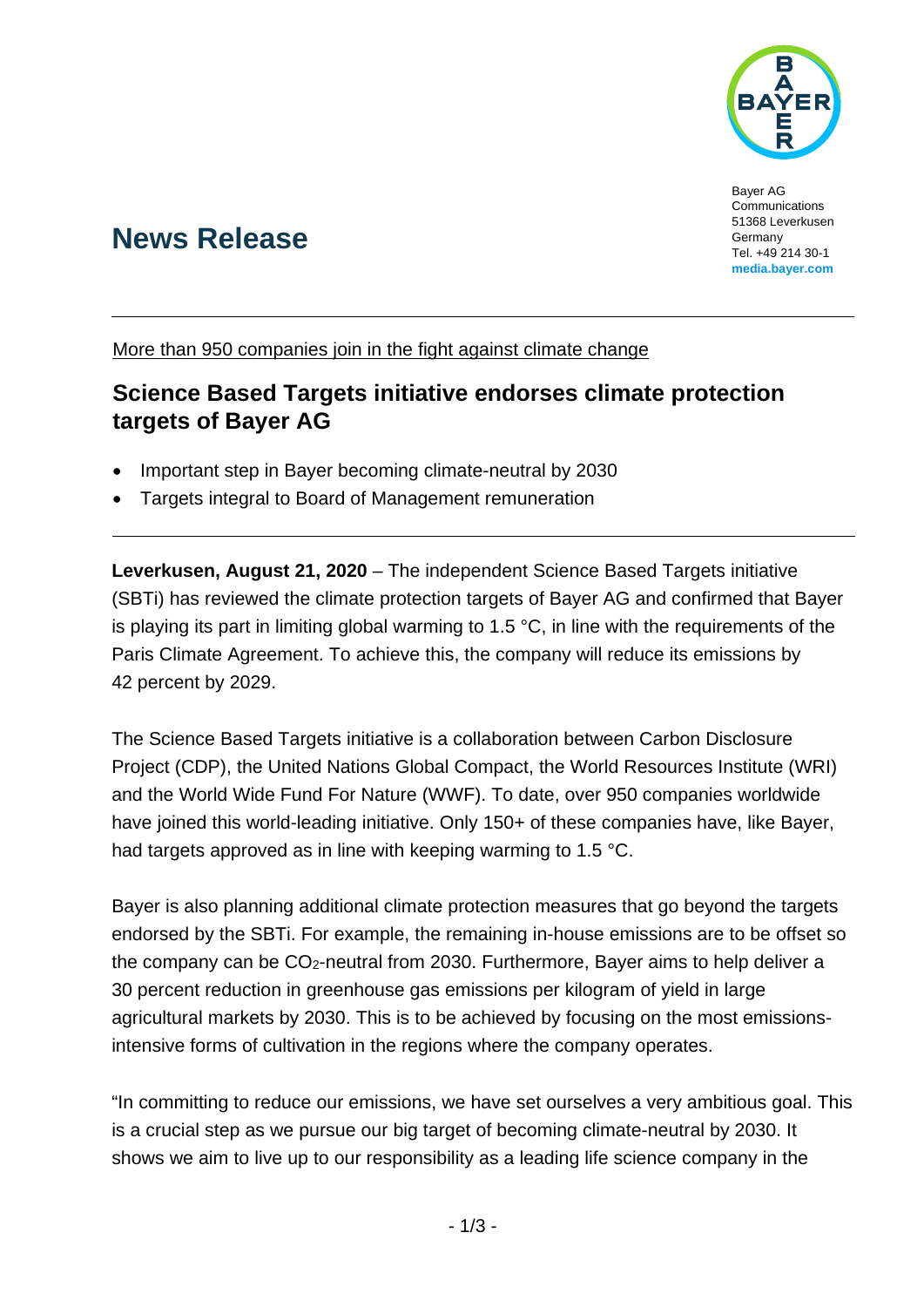fields of healthcare and nutrition. Climate change poses a threat to the whole of humanity and we need to be absolutely determined in tackling it," says Werner Baumann, Chairman of the Board of Management and Chief Sustainability Officer at Bayer AG. As a result, the achievement of these targets has also been integrated into the long-term remuneration package for the Board of Management.

The company is striving to reduce direct emissions from its own power plants, vehicles and production facilities (scope 1) and indirect emissions from the procurement of electricity, steam and cooling energy (scope 2) so as to limit global warming to a maximum of 1.5  $\degree$ C. To attain this goal, Bayer will reduce its absolute  $CO<sub>2</sub>$  emissions over the next ten years by at least 42 percent compared to the 2019 baseline. This equates to 1.558 million metric tons, which is similar to the emissions of a country such as Malta. To accomplish this, emissions from the company's facilities will be cut by at least 1 percent each year, and 100 percent of the power the company buys in will be sourced from renewables. It plans to reduce the emissions through a combination of efficiency measures, such as more efficient inward and outward ventilation systems, and a move to climate-neutral technologies, such as geothermal energy for heating and cooling. Longterm arrangements established in Power Purchase Agreements (PPAs) are the most important tool for moving over to renewable energies. Besides switching to green electricity and lowering emissions, the company will need to ensure new growth is generated on a CO2-neutral basis so it can attain an absolute reduction of 42 percent despite continuing to grow.

"Through our commitment to sustainability, we aim to actively help achieve the United Nations Sustainable Development Goals. We now have scientific confirmation that our CO2 reduction targets meet the most ambitious requirements of the Paris Climate Agreement," says Matthias Berninger, Head of Public Affairs, Science & Sustainability at Bayer. "As a company with a solid scientific background, we feel it is important to be part of the Science Based Targets initiative to ensure our contribution to climate protection is grounded in science and is traceable and transparent." Bayer will regularly map out its progress in achieving these climate protection targets in its annual report and sustainability report. The Science Based Targets initiative will also review compliance on a yearly basis.

Bayer products and services are also linked to emissions that are generated before and after the company's activities, for instance in the supply chain or with customers (scope